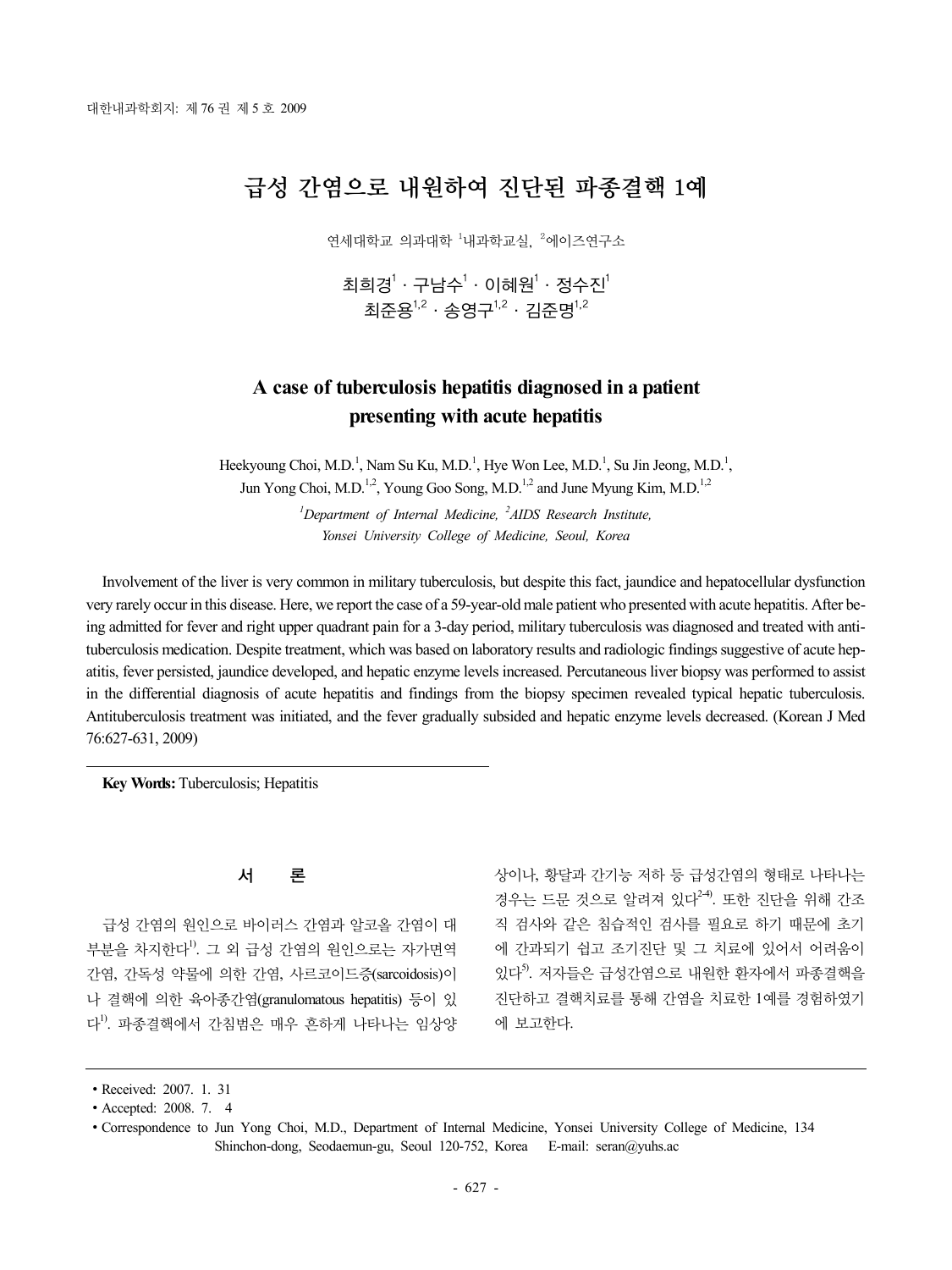$-$  The Korean Journal of Medicine: Vol. 76, No. 5, 2009  $-$ 





**Figure 1.** (A) Abdominal computed tomography (CT) showed hepatomegaly with coarse enhancement, suggestive of hepatitis. (B) A 2.35-cm heterogeneous attenuating area in the lower pole of the enlarged spleen with several areas of decreased perfusion (arrow) was observed. (C) Diffuse ground glass opacities in both upper lungs were detected. A minimal amount of pleural effusion was observed in both lungs.

증 례

#### 환 자: 59세, 남자

주 소: 내원 3일 전부터 시작된 발열과 상복부 통증

과거력: 10년 전 고혈압, 뇌경색을 진단받고 경구약제를 복용 중이며 1년 전부터는 통풍으로 경구약제를 복용 중이 었다. 결핵, 당뇨, 간염의 과거력은 없었으며 음주 및 흡연은 하지 않았으며 그 외 약물 복용력은 없었다.

#### 가족력: 특이한 가족력은 없었다.

이학적 소견: 내원 당시 생체징후는 혈압 130/80 mmHg, 맥박 119회/분, 호흡수 18회/분, 체온은 38.0℃였다. 신체 검 사에서 결막은 창백하지 않았고, 공막에 황달은 관찰되지 않 았으며 두경부에 림프절은 만져지지 않았다. 흉부청진에 서 호흡음과 심음은 정상이었다. 복부진찰에서 상복부에

압통이 있었으며 간은 1횡지 촉지되었고, 비장은 촉지되지 않았다.

검사실 소견: 말초혈액 검사에서 백혈구 2,140/mm3 (중성 구 79.3%, 림프구 13.7% 단핵구 2.7% 호산구 0.3% 호염기구 0.5%), 혈색소 13.7 mg/dL, 혈소판 124,000/mm<sup>3</sup>이었고, 적혈 구 침강속도는 13 mm/hr이었다. 혈청생화학 검사상 calcium 8.6 mg/dL, phosphate 1.6 mg/dL, BUN 34.5 mg/dL, Cr 1.8 mg/ dL, aspartate aminotransferase (AST) 552 IU/L, alanine aminotransferase (ALT) 423 IU/L, 총 단백 7.3 g/dL, 알부민 4.0 g/dL, 총 빌리루빈 1.4 mg/dL, alkaline phosphamide (ALP) 180 IU/L, gamma GT 336 IU/L, ammonia 72 ug/dL이었다. 전해질 검사에서는 Na 129 mmol/L, K 3.8 mmol/L, Cl 91 mmol/L, total CO2 22 mmol/L이었다. HBs Ag 음성, anti-HBc 음성, anti-HBs 양성이었고, anti-HCV 음성, anti-HAV IgM 음성이었다.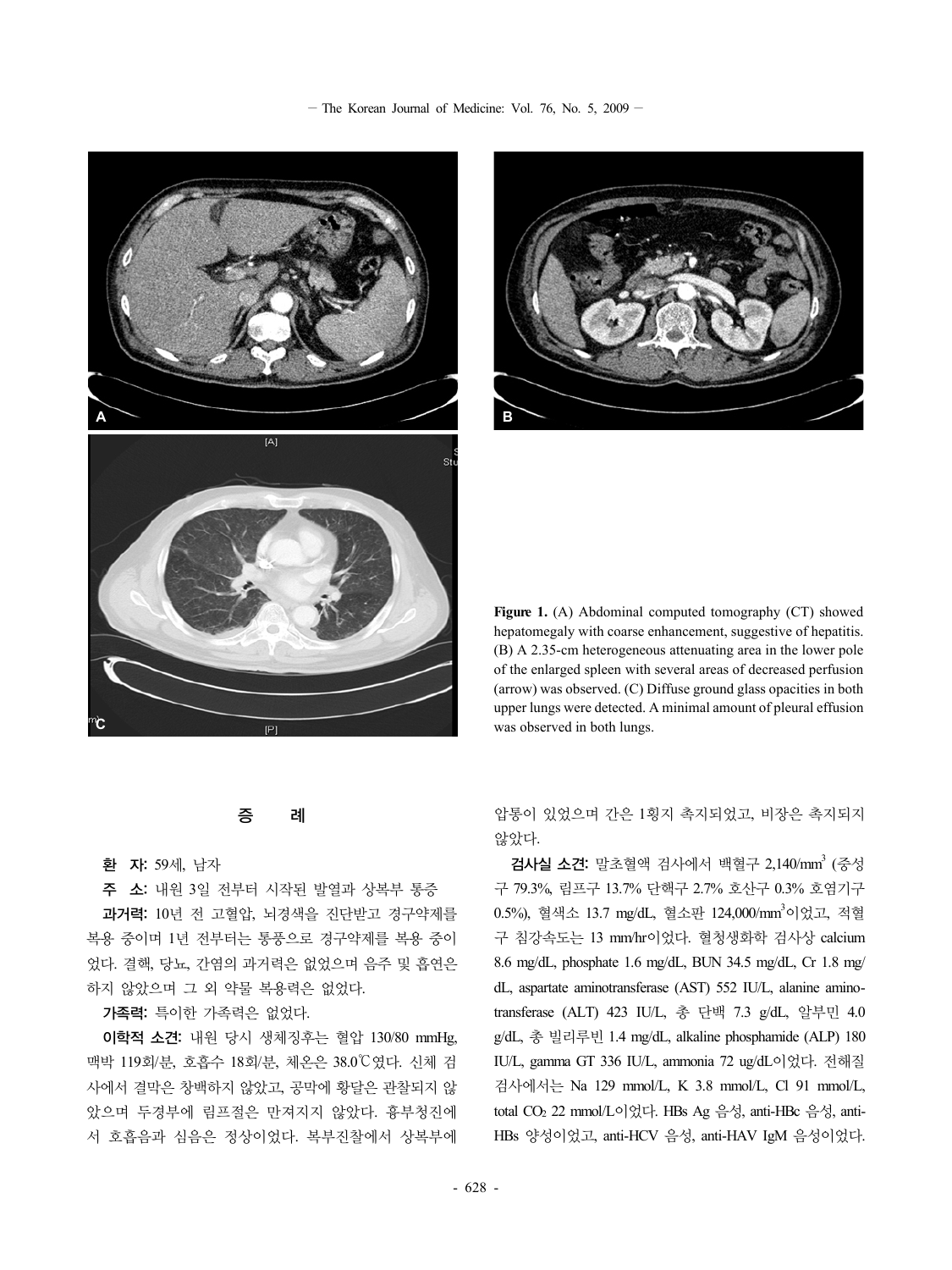$-$  Heekyoung Choi, et al. A case of tuberculosis hepatitis  $-$ 



**Figure 2.** (A) Liver function tests indicating aspartate transaminase (AST) and alanine aminotransferase (ALT) levels from admission to discharge. (B) Liver function tests showing total bilirubin levels from admission to discharge.



**Figure 3.** (A) Histopathological analysis of a liver biopsy revealed chronic granulomatous inflammation with caseous necrosis (H&E,  $\times$ 400). (B) Ziehl-Neelsen stain showed acid-fast bacilli (Ziehl-Neelsen stain,  $\times$ 1,000).

항핵항체(antinuclear antibody) 음성, anti-smooth muscle antibody 음성, C-reactive protein 8.1 mg/dL이었다. 항 HIV 항체 검사는 음성이었다.

방사선 소견: 내원 당시 시행한 흉부 X-선에서 폐실질은 깨끗하였다. 복부전산화단층촬영에서는 거친 조영증강의 간 비대 소견을 보였고, 비장의 하각에 경계가 불분명한 저음영 병변이 관찰되었으나, 복부 림프절과 대장에는 특이소견이 발견되지 않았다. 양측 폐상부에 간유리혼탁과 폐하부에 소 량의 흉수가 관찰되어 간질성 폐부종을 시사하는 소견을 보 였다(그림 1).

임상경과 및 치료: 환자는 상복부통증과 압통이 있었으며

AST, ALT가 상승되어 있었고, 전산화단층촬영에서 거친 조 영증강의 간비대 소견을 보여 급성 간염 의심하고 치료를 시작하였으나 내원 2일째부터 지속적인 호흡곤란이 발생하 였고, 고열이 지속되어 중환자실로 옮겨졌다. 중환자실에서 시행한 단순흉부촬영상에서 폐전반에 간유리양상(ground glass appearance) 소견이 관찰되어 비정형폐렴이나 바이러스 폐렴을 의심하고 levofloxacin 500 mg/day, doxycycline 200 mg/day로 사용하였고, 급성 간염에 의한 급성 폐손상도 의심 하여 마스크 통해 산소를 흡입하면서 경과관찰하였다. 이후 단순흉부촬영상에서 폐병변은 호전되었으나 발열이 지속되 었으며 내원 4일째부터 황달이 생기고 간수치가 지속적으로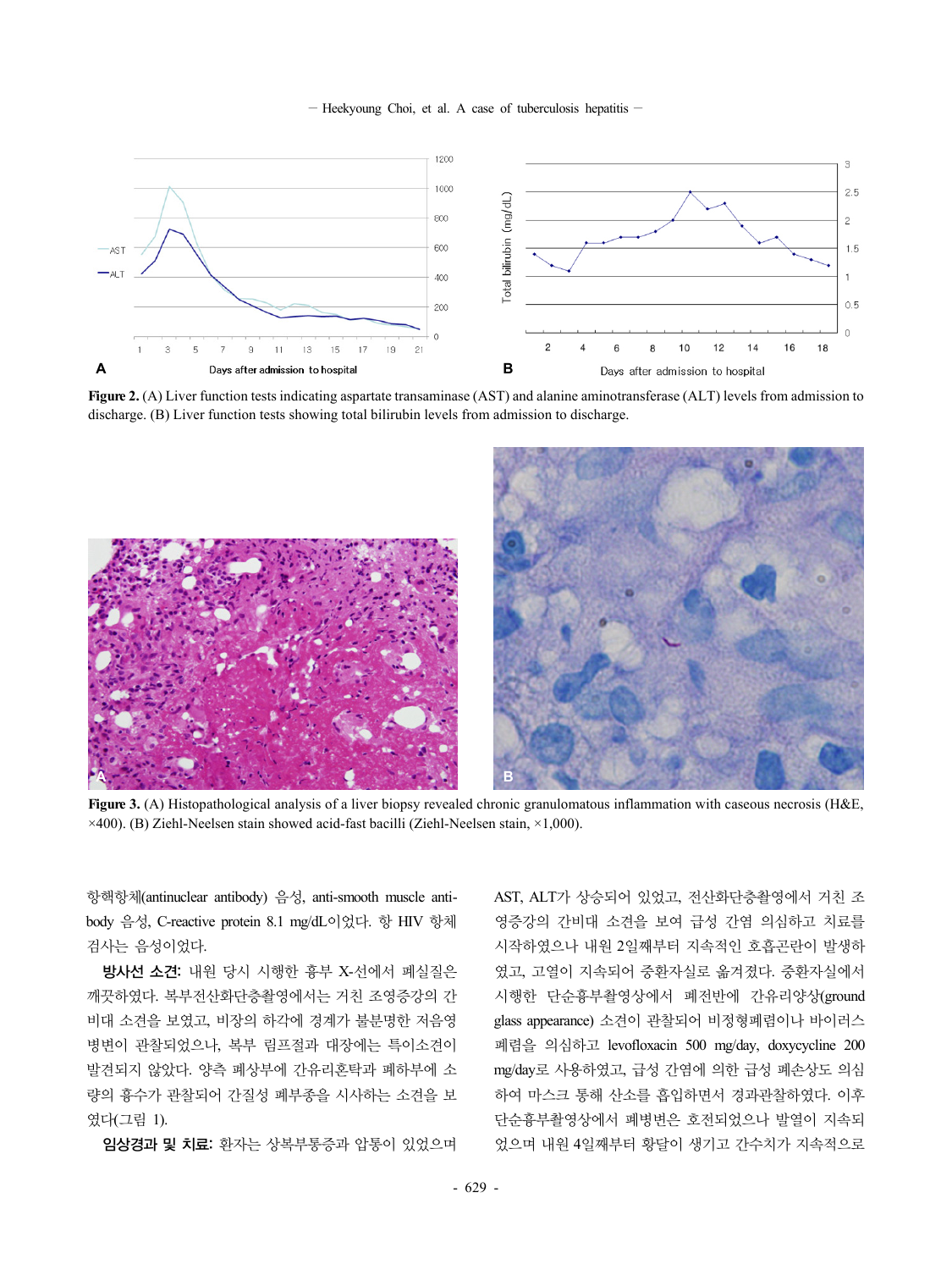

**Figure 4.** Bone marrow biopsy revealed a normal M/E ratio, full maturation of erythroid and myeloid series, and an adequate number of megakaryocytes with scattered tiny granulomas with central caseous necrosis (H&E, ×400).

높게 유지되었다(그림 2). 급성 간염의 원인 감별을 위해 간 조직생검을 시행한 결과, 간실질 내에서 건락육아종 형성이 관찰되었으며 Ziehl-Neelsen 염색에서 항산균 양성으로 나타 나 결핵성 간염을 진단하였다(그림 3). 항결핵제제로 매일 isoniazid 300 mg, rifampin 600 mg, ethambutol 1,200 mg, pyrazinamide 1,500 mg를 투여하였으나 요산수치가 상승하여 pyrazinamide는 중지하고 streptomycin 1.0 g을 추가하였다. 이후 발열은 점차 호전 소견보이고 간수치 및 황달도 감소 하였으나 일반혈액 검사상 범혈구감소증이 지속되어 골수결 핵 의심을 의심하고 골수생검을 시행하였다. 골수생검에서 는 골수전반에 산재된 건락육아종이 관찰되어 골수결핵으로 진단하였다(그림 4). 범혈구감소증은 골수결핵에 의한 것으 로 판단되어 항결핵제제 유지하면서 입원 치료하였으며 현 재 환자는 퇴원하여 외래에서 경과관찰 중이다.

#### 고 찰

파종결핵(disseminated tuberculosis)은 서로 인접하지 않은 두 개 이상의 장기에 결핵이 발생하거나 결핵균 혈증(bacteremia)이 있는 경우를 말한다<sup>6)</sup>. 이런 파종결핵 환자를 부검 해보면 약 90~100%에서 간결핵(hepatic tuberculosis) 소견이 관찰되며7,8) 이러한 간결핵은 무증상에서부터 황달을 동반한 심한 간염 또는 간부전에 이르기까지 다양한 임상양상을 보 인다8) . 하지만 대부분의 파종결핵 환자에서 간기능이상 소

견은 흔하게 나타나지 않는다. 즉, 파종결핵 환자에서 간비 대 등의 증상은 흔히 나타나지만 급성 간염이나 황달을 주 증상으로 하는 결핵성 간염은 흔하지 않다<sup>2,3)</sup>. Cruise는 1,748 명의 결핵 환자에서 단지 7명에서만 간효소의 상승과 황달 을 보고하였으며<sup>3)</sup> Essop 등도 8.342명의 결핵화자에서 96명 에서만 결핵성 간염을 보였다고 하였다<sup>5)</sup>. Curry는 이전 문헌 고찰을 통해 황달을 동반한 결핵성 간염을 30명 정도만 보 고하였다10). 이처럼 파종결핵에서 급성 간염은 그 빈도가 매 우 드물고 또한 진단을 위해 간조직 검사와 같은 침습적인 검사를 시행해야 하기 때문에 조기진단과 치료가 어렵다<sup>5</sup>. 결핵성 간염 환자에서 간부전으로의 이행은 드물지만, 발생 할 경우 나쁜 예후를 보이고 있다 $^{\rm 11)}$ .

결핵성 간염의 증상은 상복부통증이 흔하며 발열, 체중감 소가 흔하게 나타난다. 특히 파종결핵이 동반되었을 경우에 는 기침, 객혈, 호흡곤란 등의 호흡기 증상이 나타날 수 있 다. 이학적 검사에서는 간비대가 가장 흔하며 상복부 압통, 비장비대, 황달, 빈혈 등이 흔하다<sup>5)</sup>. 검사실 소견으로는 저나 트륨혈증이 흔히 나타나며 ALT, gamma GT의 상승이 흔히 나타난다. 또한 범혈구감소증이 흔히 나타나며 이 경우 거대 비장에 의한 경우가 대부분이지만 파종결핵이 동반된 환자 에서는 결핵균의 골수침범에 의해서도 범혈구감소증이 생길 수 있다<sup>5)</sup>. 결핵성 간염은 초음파에서는 간음영이 증가되어 보이며 복부전산화단층촬영에서는 보통 간비대 소견 외에는 다른 특징적인 소견은 없다. 이렇듯 결핵성 간염에서 증상이 나 이학적 검사, 검사 소견 그리고 방사선 검사의 결과는 비 특이적이어서 결핵성 간염을 진단할 수는 없으며 간조직생 검이 결핵성 간염을 진단하는데 중요한 검사 방법이다. 병리 조직학적으로는 간실질 내에서 육아종 형성이 가장 흔한 소 견이지만, 담도계나 간문의 림프절에 결핵육아종을 형성하 여 담도폐색을 유발하기도 한다 $^{13}$ .

본 증례에서는 급성간염의 원인으로 고혈압이나 통풍 약 제에 의한 간염을 우선 생각해 볼 수 있었지만 환자는 고혈 압 약제를 10년, 통풍 약제를 1년 이상 복용 중이었으며 약 제를 중단한 이후에도 간수치의 지속적인 상승이 있었고, 발 열이 지속되어 간독성 약제에 의한 간염은 아닌 것으로 생 각되었다. 그리고 간염 바이러스 검사상 음성이었으며 음주 흡연력이 없어 급성 간염의 흔한 원인인 바이러스간염과 알 코올간염 또한 가능성이 떨어져 보였다. 그래서 급성 간염의 드문 원인인 자가면역간염, 사르코이드증, 결핵에 의한 육아 종간염 그리고 임파종에 의한 간염 등을 감별하기 위해 간 조직생검을 시행하였으며 간조직생검에서 간실질 내 건락육